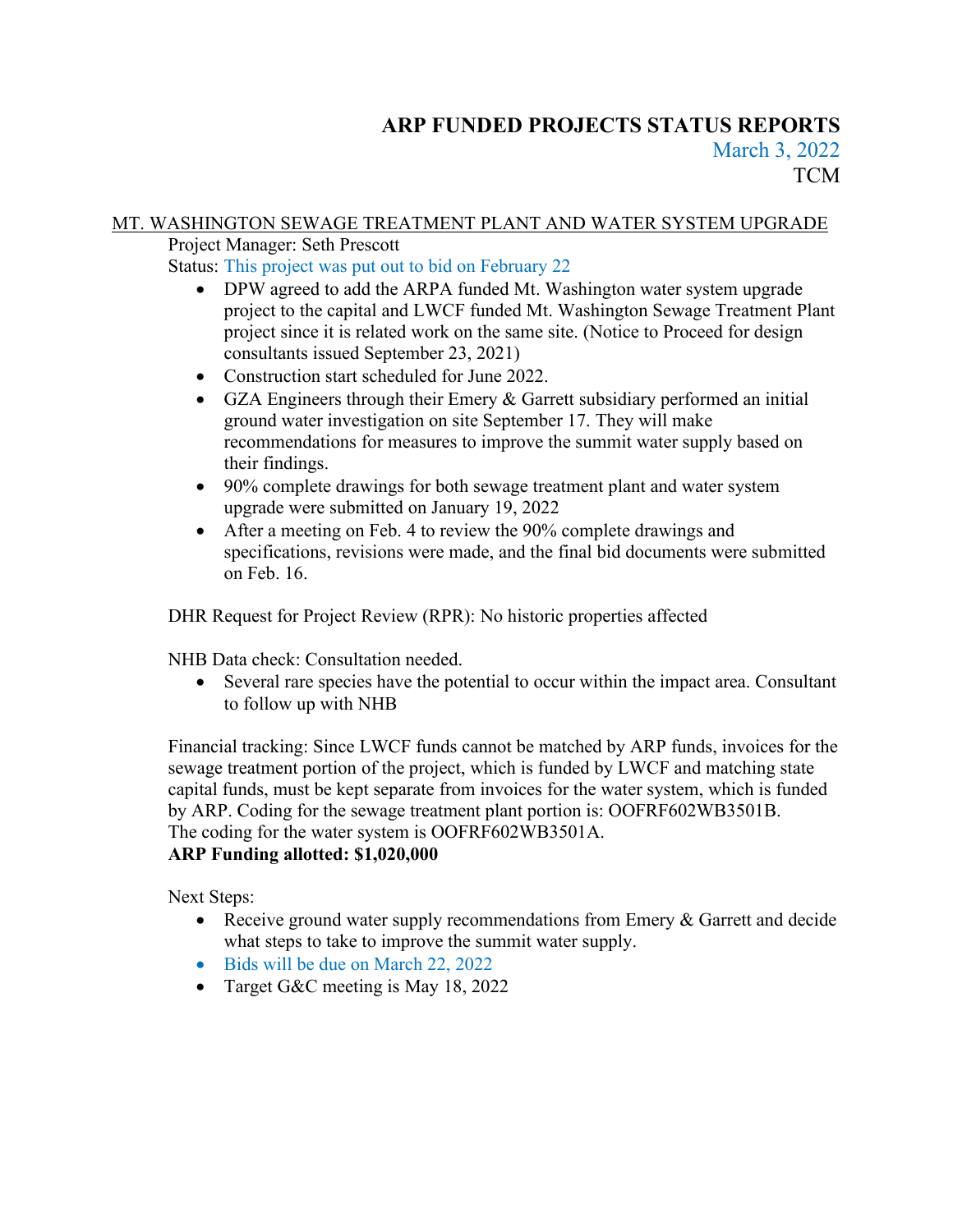#### MT. WASHINGTON SHERMAN ADAMS BUILDING IMPROVEMENTS

Project Manager: Tom Mansfield

Status: Decision was made to delay the start of this project until 2022 so as to avoid conflicts with the implementation of the sewage treatment and water systems upgrade project.

G&C target meeting: January 2023

DHR RPR: No historic properties affected

NHB data check: additional information requested

Financial tracking: Coding: OOFRF602PH3501B **ARP funding allotted: \$1,475,000**

Next Steps: In house production of bid documents in 2022.

• Submit a Project Work Request form to DPW. Since the project cost will be over \$500,000, DPW must administer the project.

#### CANNON MT. STATION SEWAGE PIPELINE

Project Manager: Seth Prescott and Ed Mussey

Status: This project needs an engineering design consultant to move forward

- Underwood Engineers Inc (through DPW) did feasibility studies in 2018
- As of February, DPW has retainage funds with Underwood Engineers sufficient to cover the fees for this project. At the January 20 POP meeting, a decision was made to contract with Underwood Engineers through the standard DPW process instead of sending a sole source contract to G&C.
- DPW has negotiated a contract with Underwood Engineers for design of the sewage pipeline in the amount of \$183,200.

G&C target meeting May 2023

DHR RPR: No historic properties affected

NHB Data check: Potential Impact. Needs precise site plan of the route of the proposed pipeline.

Financial Tracking: OOFRF602WB3501C

**ARP funding allotted: \$1,200,000. Current cost estimates are in the \$3 million range. ARP funding for other projects may have to be diverted to cover this project.**

DPW: Work Request Form submitted August 2. Roger Dionne assigned as Project administrator.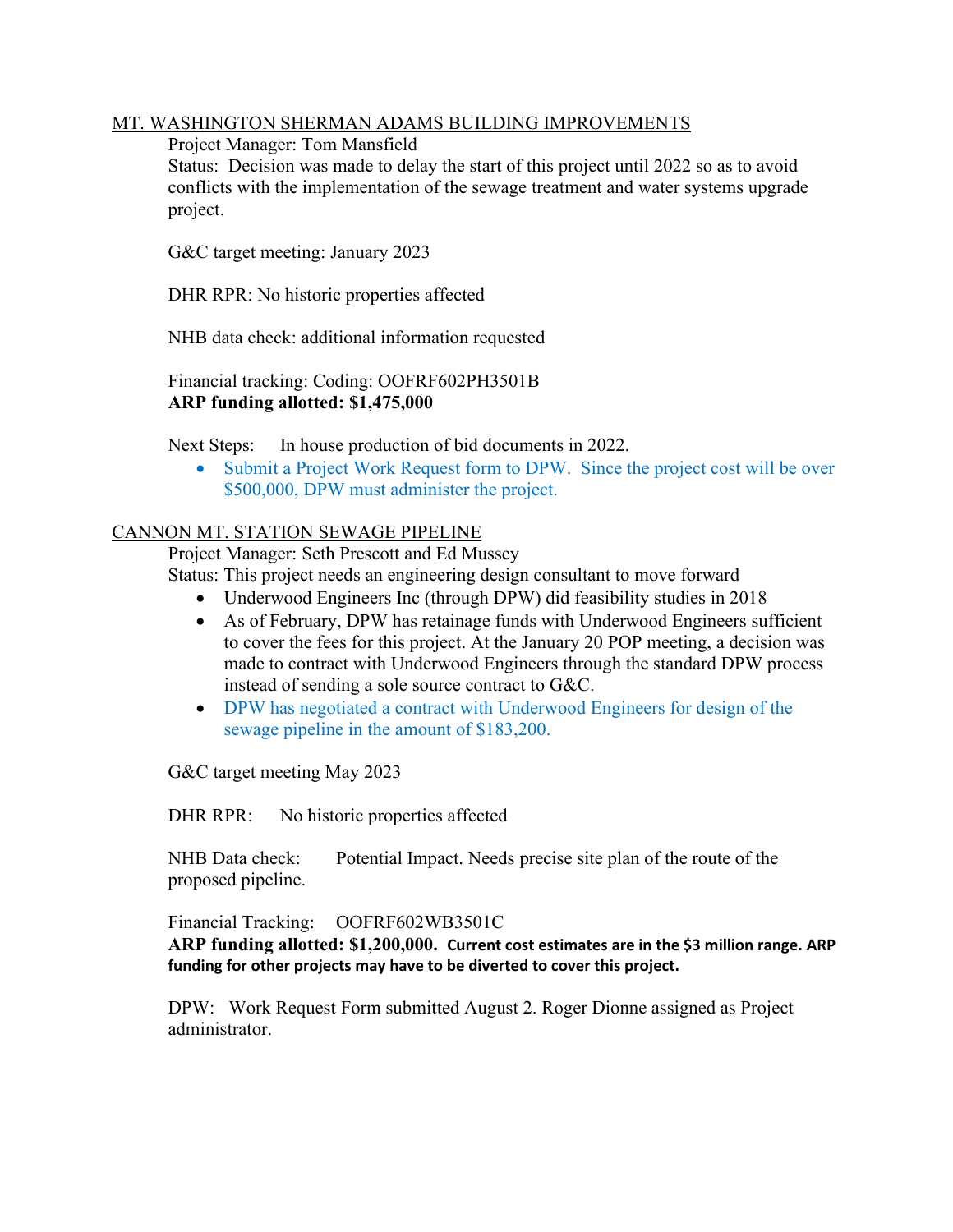#### Next Steps

- Contract signing between DPW and Underwood Engineers was targeted for March 1, 2022. It now looks like the contract will not be finalized until April 1.
- Design kick-off meeting with DNCR was scheduled for March 15, 2022
- Survey and boring work April May 2022
- Preliminary concept meeting June 15, 2022
- Draft 30% design technical memo July 15, 2022
- Final 30% design technical memo August 1, 2022
- 90% bid documents complete October 15, 2022
- DNCR and NHDES design review period Oct 15 Nov. 15, 2022
- 100 % bid documents complete December 1, 2022
- Bidding period December January 2023

# PARK UTILITY UPGRADES

Project Manager: Ed Mussey Status:

- A meeting was held on Feb. 19 with DPW and potential consultants HEB Engineers and Lee Carroll Electrical Engineering to introduce them to the projects in preparation for their making fee proposals.
- Site visit to Jericho with consultants for campgrounds expansion project on Dec.2 included consideration of location of RV dump station at Jericho. Location of dump station will be contingent on plans for expanding the campground at Jericho. Planning for Jericho expansion will be on going throughout the winter.

G&C target meeting: January 2023

# DHR RPR:

- Greenfield: archaeologically sensitive. Needs phase 1 A survey
- Ellacoya: No historic properties affected
- Jericho: No historic properties affected

NHB Data check: No known records at the three sites

Financial Tracking:

| $\bullet$ Greenfield: | OOFRF602WB3501D | \$270,000 |
|-----------------------|-----------------|-----------|
| $\bullet$ Ellacoya:   | OOFRF602WB3501G | \$475,000 |
| $\bullet$ Jericho:    | OOFRF602WB3501E | \$85,000  |

DPW: Scott Carri assigned to be DPW contract administrator. Project kick-off meeting held on October 25

Next steps:

- Issue RFB for a Phase 1A survey at Greenfield once the underground water piping has been laid out.
- Schematic design for additional RV campsites at Ellacoya RV park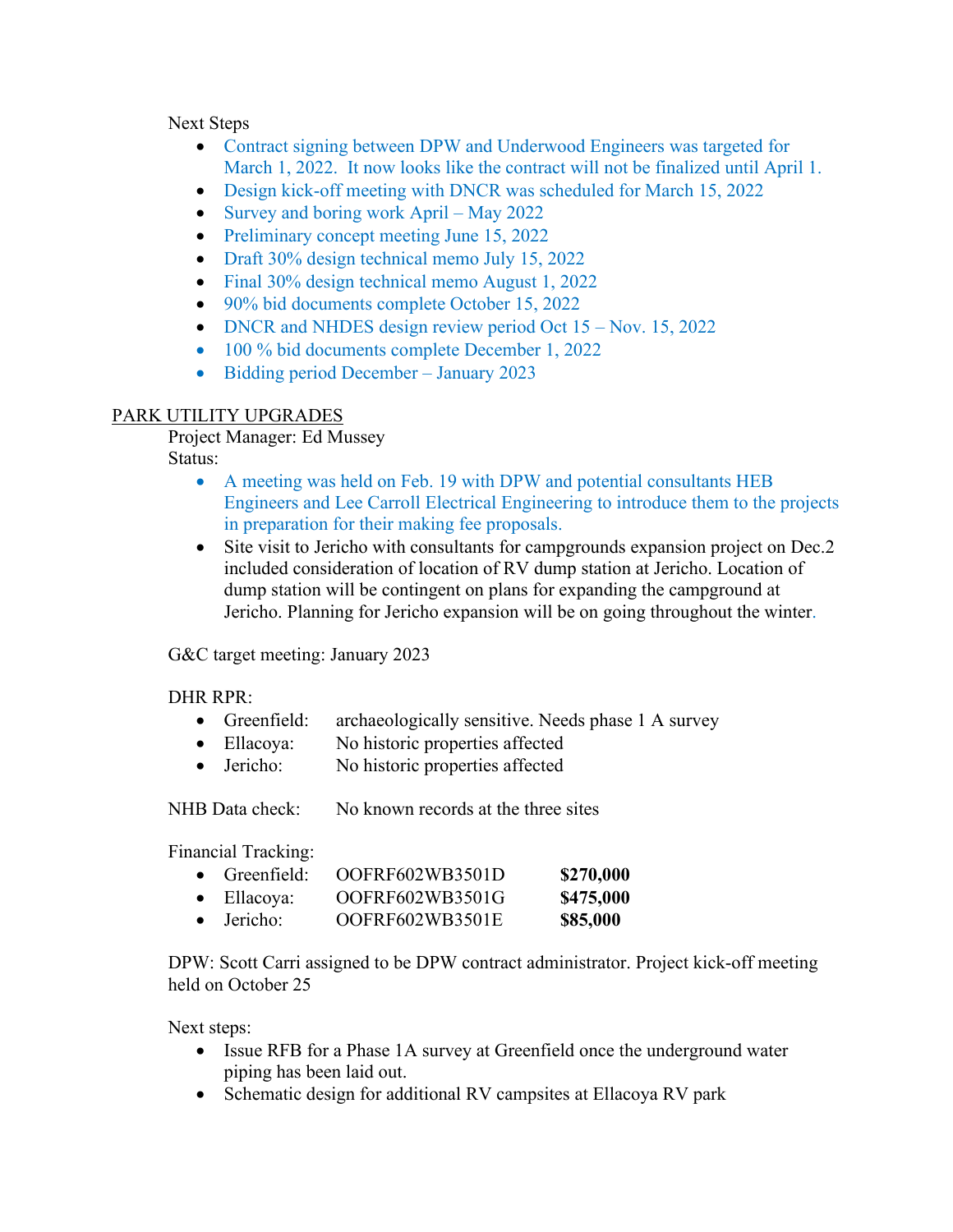- DNCR is responding to requests for information from HEB and Lee Carroll about Greenfield electrical and water utilities and about the Ellacoya RV Park.
- HEB and Lee Carroll will provide fee proposals for designing the projects. Our target date for receiving the proposals is March 18, dependent on snowmelt allowing good access to the sites prior to that date.

#### FIRE TOWER REPAIRS

Project Manager: Patrick Hackley Status:

- Contract signed with Public Archaeology Lab (PAL) for Individual Inventory Forms for 15 tower sites and one Historic Property Management Plan for all sites. Contract amount is \$39,765. Contract approved by G&C on January 12, 2022. Kick-off meeting was held on January 27.
- Proposal from Alba Architects for design services for both tower cab replacements and warden's cabins renovation was accepted on January 4. The amount of the contract is \$95,650. Notice to Proceed was issued by DPW on Jan.7, 2022.
- Schedule calls for construction of cab replacements and cabin restorations to begin in 2023.

G&C Target Meeting: February 2023

DHR RPR: Need a phase 1 A survey of all the fire tower sites. PAL will complete Individual Inventory Forms and Historic Property Management Plan by November 30, 2022.

NHB Data check:

- No known records at Pitcher, Federal Hill, Green Mountain and Milan.
- Reviewed with no impacts expected: Belknap.
- Rare species have the potential to occur: Cardigan and Mt. Prospect.

Financial tracking: OOFRF602PH3501O **ARP funding allotted: \$2,373,000**

DPW: Caitlyn Stubbs assigned to be DPW project administrator. Kick off meeting with DPW-assigned design consultant, Alba Architects, held on October 27.

Next Steps:

- Alba Architects will visit 7 sites to survey and assess watchman's cabins: Belknap, Cardigan, Federal Hill, Green Mountain, Magalloway, Milan, and Prospect Mountain. Site visits will begin in the spring of 2022.
- PAL is visiting DNCR and DHR offices on March 1 and 2 to research material on fire towers in our files.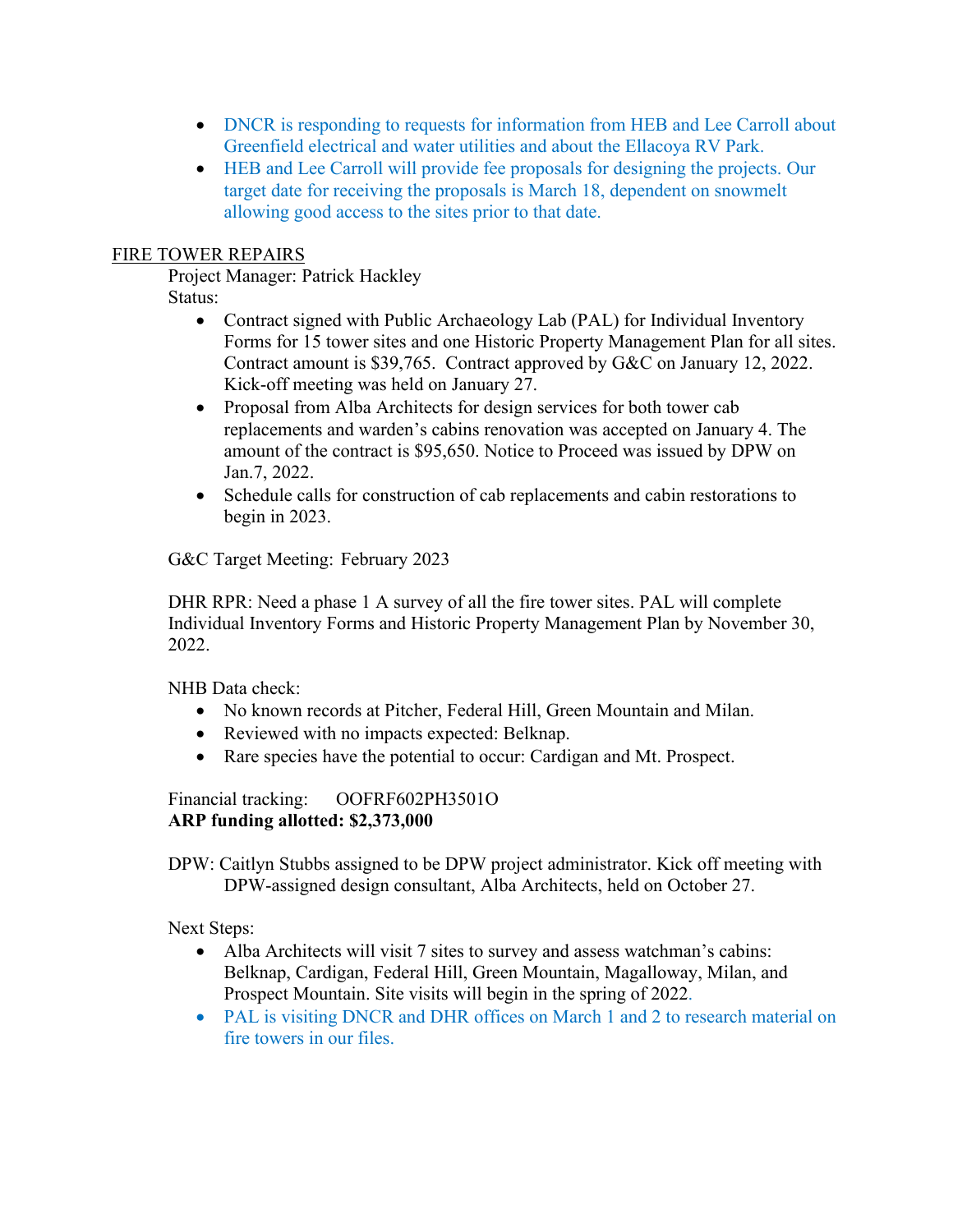#### COLEMAN LODGES MAIN BUILDING RENOVATION

Project Manager: Scott Coruth Status:

- Project kick-off meeting with DPW and design consultant, Alba Architects, was held on November 2
- Alba Architects fee proposal of \$88,291 has been accepted through DPW
- Alba Architects visited Coleman Estates to inspect and document the Main Building on January 12.

G&C Target date: June 15, 2022

DHR RPR: Submitted July 30, 2021. No historic properties affected but a Phase 1A investigation may be necessary once the generator location is determined.

NHB Data check: No impact

Financial Tracking: OOFRF602PH3501M **ARP funding allotted: \$800,000**

#### DPW

- DPW has assigned James Hagget as project administrator
- DPW assigned design consultant, Alba Architects, to the project on October 27.

Next Steps:

- Alba Architects submitted preliminary design studies on Feb. 10. Scott Coruth is compiling DNCR feedback.
- Early indications are that the budget will significantly exceed the \$800,000 allotted. The Project Oversight Panel will assess the priority of the Main Building Renovation project in order to decide if other funding is available, if funding from other ARPA projects should be diverted to support this project, if the scope of the project should be reduced, or if work on this project should be deferred in favor of other ARPA projects.

# FORT STARK GENERAL IMPROVEMENTS

Project Manager: Andrew Cushing Status:

- Design concept for parking lot has been done and one option for new toilet building is drawn up at conceptual design level
- Andrew Cushing met with Newcastle selectmen on Aug. 16 to introduce the project and receive public comment.
- DHR has expressed concern about the proposed demolition of the HECP building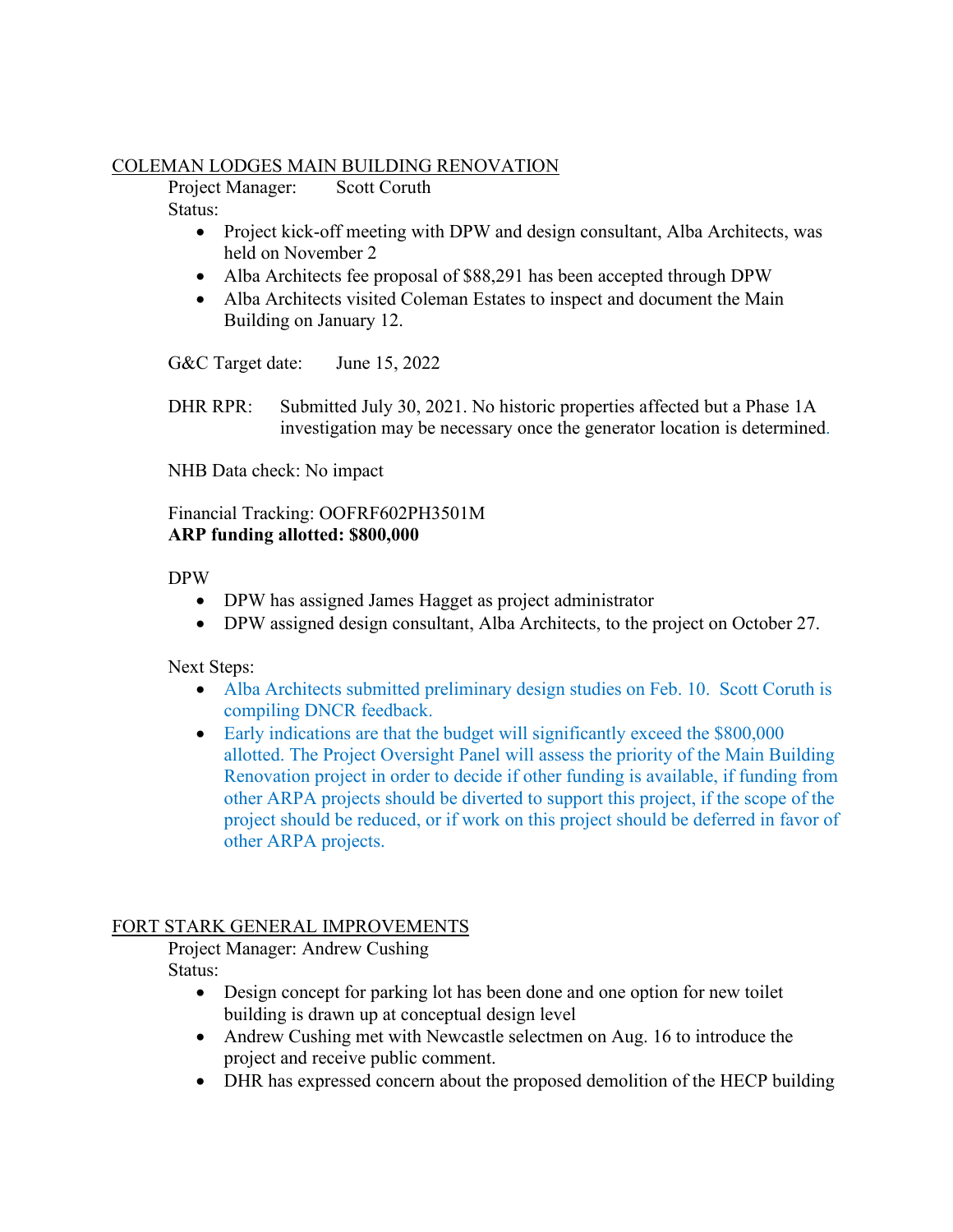- Site meeting with VHB Engineers on October 15 to consider feasibility of installing a new septic system
- We have accepted a proposal from VHB Engineers in the amount of \$10,770 for a septic system feasibility study and schematic design for improved parking and vehicular access to the site. The date on the proposal is November 15, 2021.
- Test pits for septic system design were dug on Jan. 27
- A meeting with VHB Engineers was held on Feb. 15 to understand the implications of the test pit results. Two sites are feasible for construction of a leaching field: 1) on the south side of Battery Kirk and 2) in the proposed new parking area. Consensus of the meeting was to locate the leach field in parking lot traffic island and construct toilet rooms in the existing OMS building at the south end.

G&C Target Meeting: (For septic system and parking lot improvements) October 2022.

DHR RPR Not submitted yet. DHR has no concerns with the proposed location of the septic system.

NHB Data check: Potential impacts. Additional consultation is needed.

#### Financial Tracking: OOFRF602PH3501D **ARP funding allotted: \$615,000**

DPW

- Roger Dionne assigned as DPW project Administrator
- VHB Engineers assigned by DPW for septic system feasibility and design

Next steps:

- RFP for historic preservation consultants to advise on consideration of HECP Building.
- In-house crew to replace roofing and exterior trim on the Oil Storage Building. (This work is now scheduled for March.)
- VHB will draw up a conceptual site plan showing a leach field in the parking lot traffic circle, and the septic tank off the southeast corner of the OMS building.
- VHB will make a fee proposal for providing bid documents for the septic system and parking lot work based on the conceptual design that was approved. Also included will be a proposal for recommendations and design of safety improvements to the complex of bunker buildings.
- DNCR will do architectural design studies for building toilet rooms in the OMS building and providing accessible routes to the toilet rooms and visitors' center.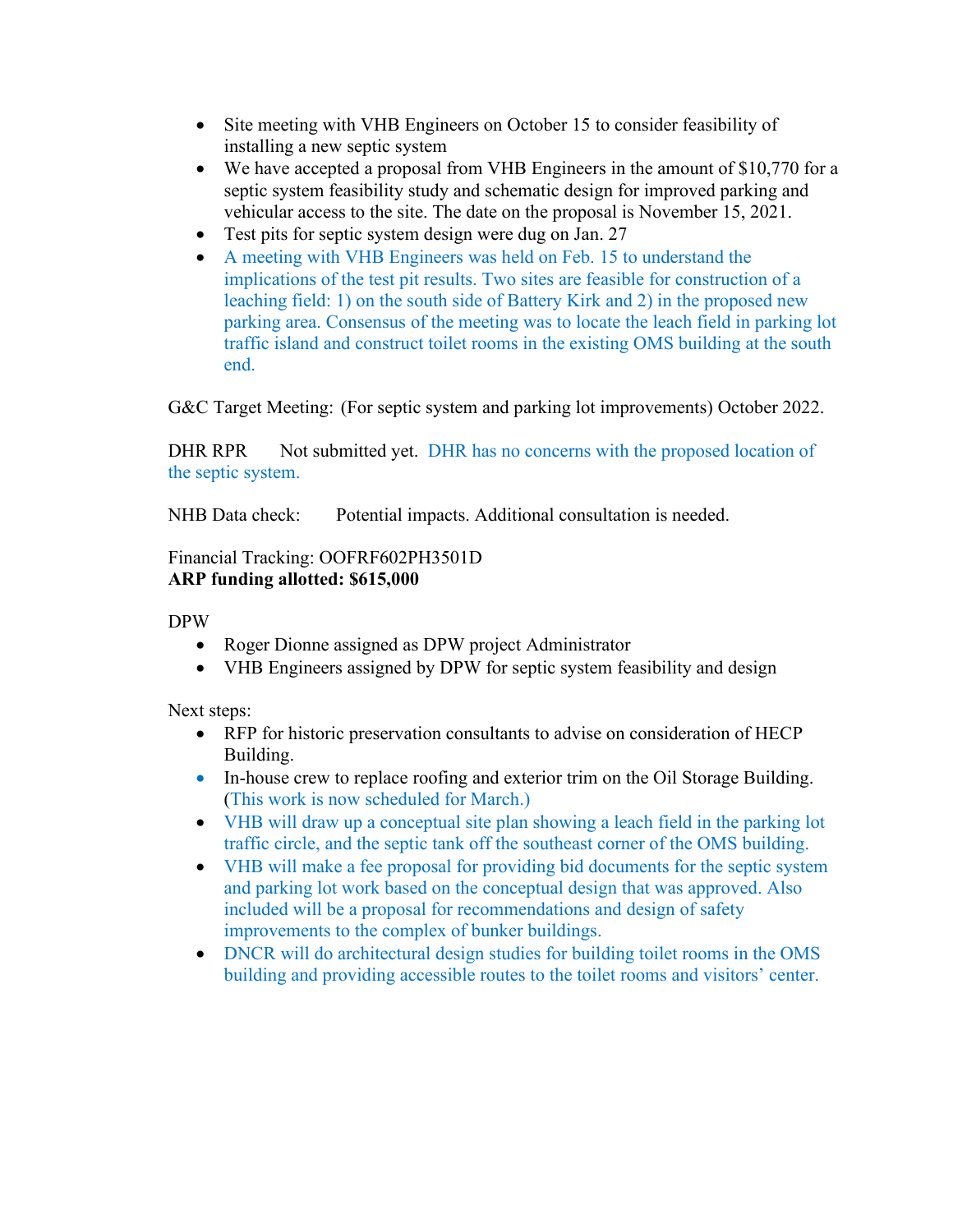#### ROOFING AND REPAIRS

Project Manager: Ed Mussey

Status:

- A menu of 22 potential Roofing and Repair projects has been prepared and reviewed by the Project Oversight Panel.
- Cannon Mountain Station Roof Replacement will be done under this category. Bid opening was held on Nov. 18. The low bidder is Solid Roots Construction with a price of \$349,900. The contract was approved by G&C on Feb. 16, 2022. Construction is scheduled.to start in May of 2022 and be complete in August of 2022.
- State Forest Nursery irrigation system upgrade will move forward under this category. A Request for Proposals (RFP) from irrigation system contractors was issued on December 10. Proposals were due on Jan. 25, but no proposals were received.
- Construction of the irrigation system project is scheduled to start in September of 2022. The new pump house for the irrigation system will be constructed with own forces (DD&M crew) in July and August of 2022.

G&C target meeting: June 1, 2022

DHR RPR Separate requests will be required for each project.

- Nursery irrigation system project submitted. No historic properties affected
- Cannon Mt. Station roof: No historic properties affected.

NHB Data check: Separate checks will be required for each site.

- Nursery irrigation system submitted. No impact.
- Cannon Mt. Station roof: Information from the contractor on the anticipated area of disturbance was passed to NHB on February 23. NHB will need a month to respond.

# Financial Tracking: OOFRF602PH3501A

• Will further coding be needed to identify each site where work is done? The DNCR Business Office will work on developing an in-house spread sheet to track the particular sites where ARPA funding is being used.

# **ARP funding allotted: \$1,550,000**

Next Step

- Re-issue the Irrigation System project as a Request for Bids instead of a Request for Proposals. Take out the requirement for dredging the irrigation pond and plan to accomplish that work under a separate contract. Schedule bids to be due in March.
- Issue a separate Request for Bids for the concrete slab and foundation of the new pump house in the Irrigation System project. The expected out-to-bid date is February 23. The pump house itself will be built by the DD&M crew.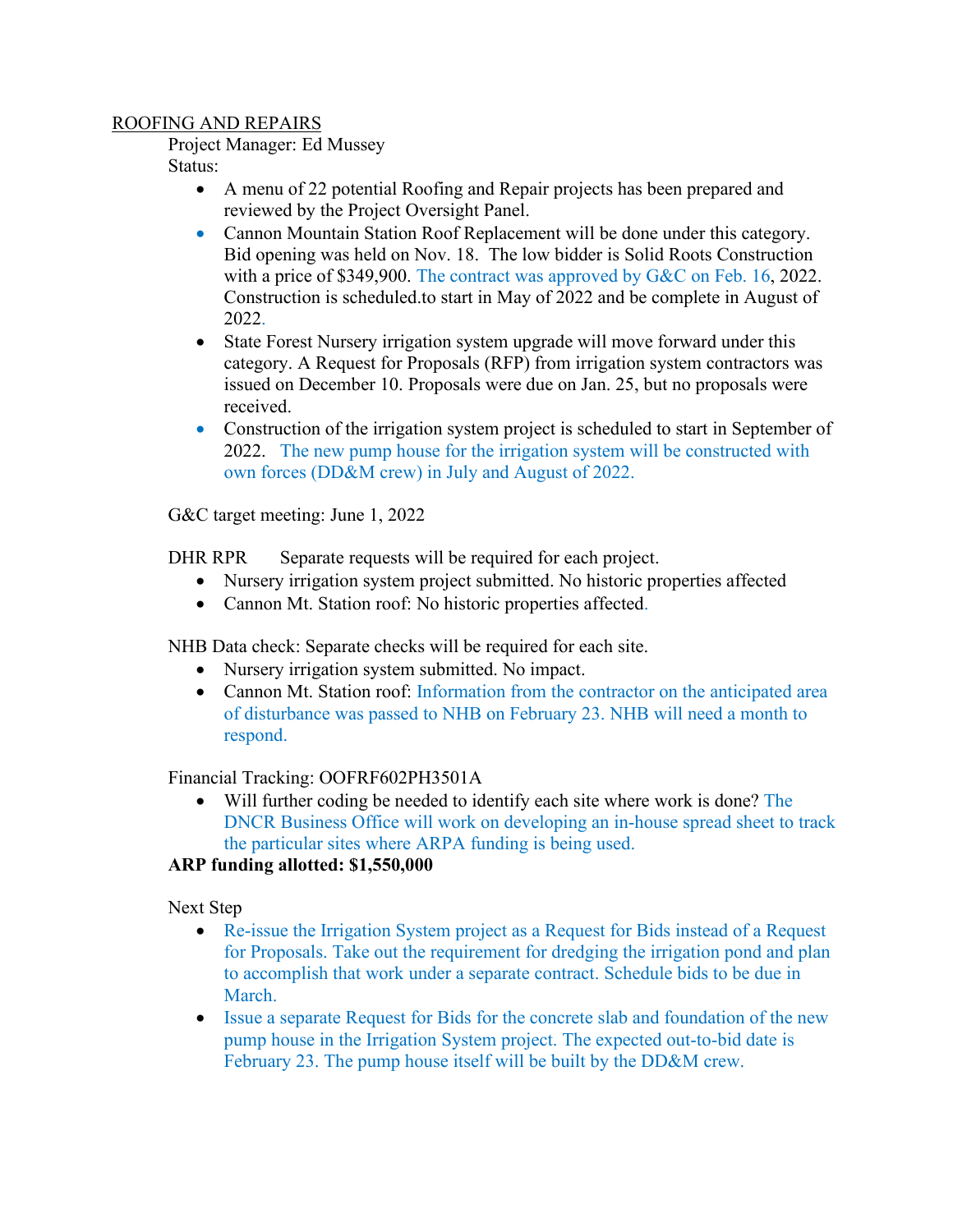#### FRANCONIA NOTCH HIGHWAY SIGNS

Project Manager: Johanna Lyons, and Tom Mansfield

Status: Condition assessment of existing highway signs complete

- Request for Proposals (RFP) is being drafted
- Meeting with DOT on December 7 to explain proposed scope of work and request approval for work adjacent to the Franconia Notch Parkway. DOT will also consider whether the changeable message signs could be integrated into their lighted message board system.
- Meeting on site with Jason Aldrich of DOT Region 1 to review sites for three proposed new gallows signs on Jan. 27.

G&C Target Meeting: June 15, 2022 DHR RPR: No adverse effect

NHB Data check: No impact

#### Financial tracking: OOFRF602PH3501C **ARP funding allotted: \$100,000**

Next steps

- Decide whether to include lighted message boards to be installed on the two stone bases originally used for a "matrix changeable message signs." Bill Lambert will consult with the Transportation System Management and Operations bureau regarding feasibility of using the existing bases.
- Compile RFB package and back-up documents. Work with the State Purchasing Office to issue the RFB using their requisition procedure. DNCR will have to take the contract to G&C for approval.

# RAGGED NECK UPGRADES

Project Manager: Scott Coruth

Status: Construction of this project started on February 28.

- Decided to use these funds for an interior renovation of the existing toilet building
- Bid documents issued on October 18.
- Pre-bid meeting on site on November 3, 2021
- Bids due on November 16
- Solid Roots Construction was the low bidder at \$142,500
- Construction scheduled for February through June of 2022.

G&C Target Meeting: Contract was approved at the Jan. 26 , 2022 G&C meeting

DHR RPR Submitted Aug. 18. No historic properties affected

NHB Data check: No impact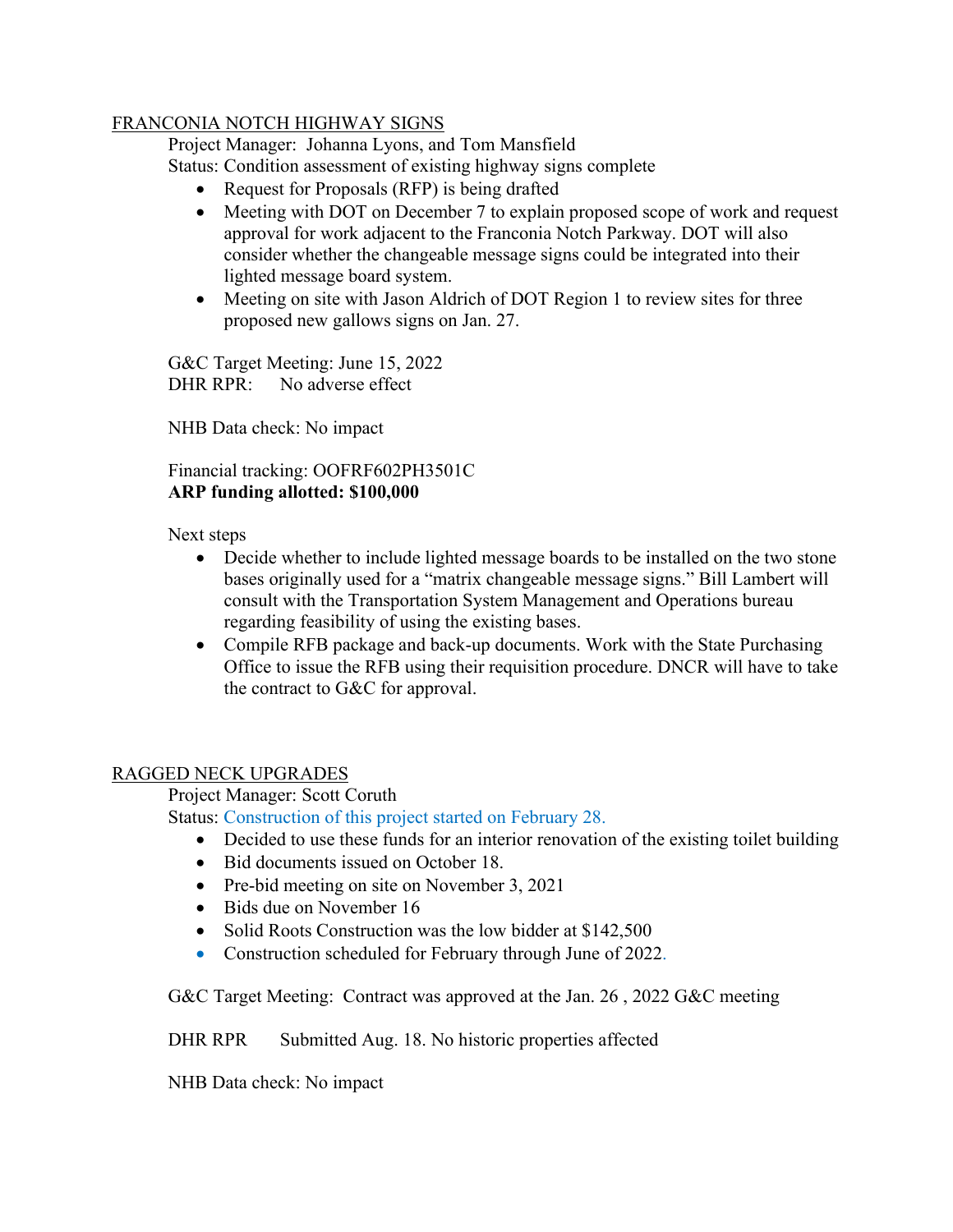# Financial Tracking: OOFRF602PH3501E **ARP funding allotted: \$250,000**

Next steps:

• Construction administration. Demolition work is in progress February 28 -March 4.

# HAMPTON RV PARK ELECTRICAL UPGRADE

Project manager: Joe Stacey

Status:

- Construction of this project by the DD&M crew is underway. Installation of new pre-cast concrete pedestal bases and underground conduit is complete.
- Contract with Unitil for service upgrade from 400 amps to 800 amps, three phase was approved by G&C at the December 22 meeting. Contract amount is \$58,010.98. Service upgrade work was completed Jan. 24
- Building permit issued by SFMO on September 27, 202
- Pedestal delivery has been delayed due to supply chain issues. They are currently scheduled to be shipped on April 27. We would receive them in the first week in May. This means that the RV park cannot be opened before Memorial Day.
- Electrical conductors (copper wire) were ordered on Jan.4. Price will be approximately \$115,000 depending on copper prices the day the order is accepted. Conductors have been received and installed in the underground conduits.
- Electrical panels and switch gear are installed in the small garage at Hampton Maintenance barn.

DHR RPR No historic properties affected

NHB Data check: No impact.

Financial tracking: OOFRF602PH3501F **ARP funding allotted: \$347,000**

Next Steps:

- Define the scope of work in preparation for issuing a separate contract for landscape improvements. The loop road around the park and the gravel pads at each RV site need to be re-established after the disturbance of excavating for the new conduits.
- Plan for the disinfection process for all the water piping in the RV campground. The State Fire Marshal's inspector will want to witness this.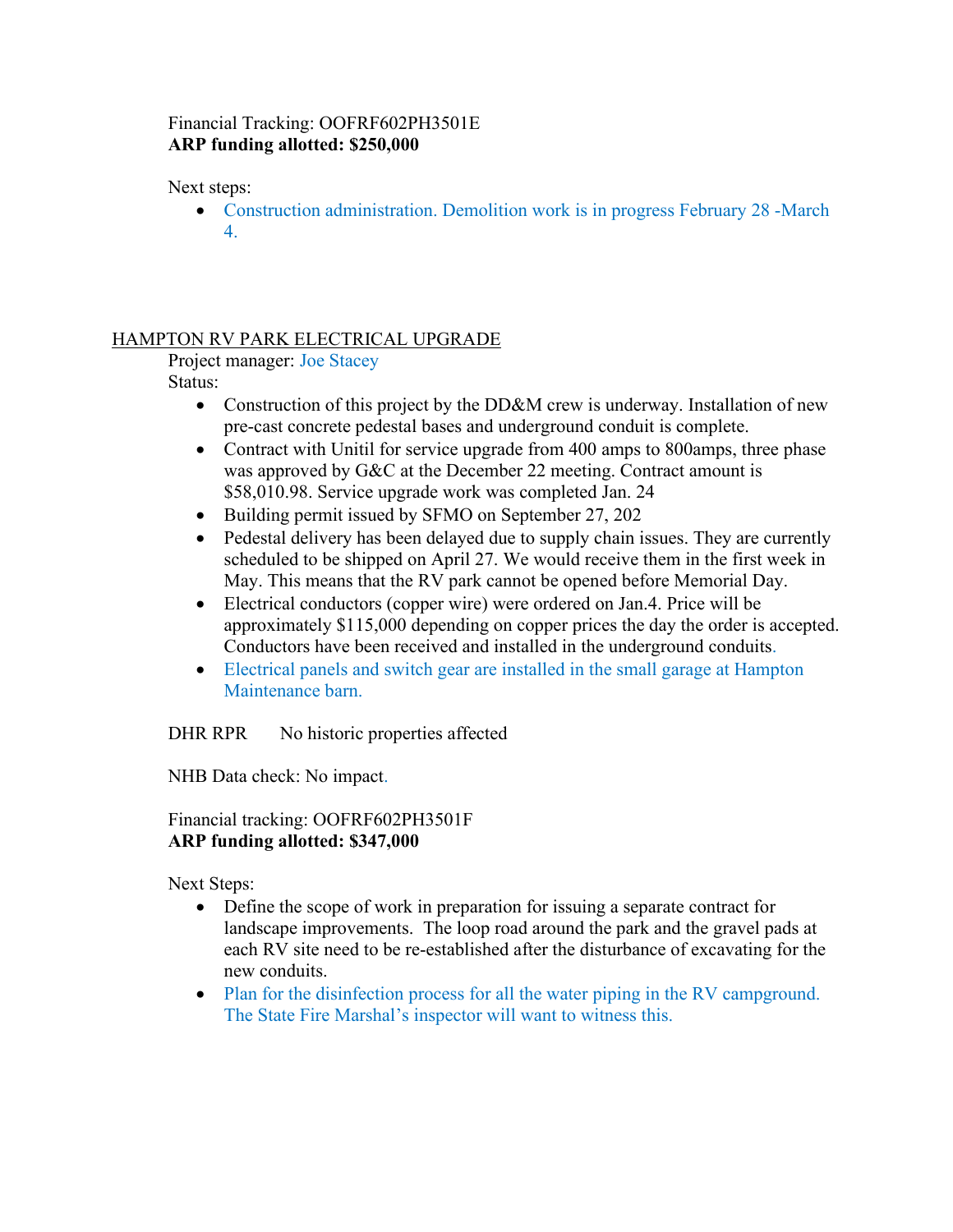# CAMPGROUND EXPANSION PROJECTS FEASIBILITY STUDIES

Project manager: Tom Mansfield and Johanna Lyons Status:

- Agreement on fee proposal for the phase one feasibility study was reached with SE Group in the amount of \$496,959.
- Contract with SE Group was approved by G&C on November 10, 2021
- Project kick-off meeting with consultant team was held on November 12
- Initial site visits for the consultant team have been conducted: Northern parks (Jericho, Mollidgewock and Crawford) on December 1 and 2. Southern parks (Pawtuckaway, Bear Hill, and Catamount Pond) on December 14 and 15.
- Site analysis meetings for the northern parks via zoom were held on Jan. 21 and for the southern parks on Feb. 4.

DHR RPR: not submitted yet. (To be done by consultants)

NHB Data check:

- Mollidgewock: no impact
- Consultation and more information needed at
	- o Crawford Notch, Dry River
	- o Pawtuckaway, Big Island
	- o Bear Brook, Catamount Pond
	- o Jericho
	- o Bear Brook, Bear Hill

DPW: Project Request form submitted Aug. 2

• Gary Brown has been assigned to be the DPW project administrator.

Financial Tracking:

| o Crawford, Dry River:                        | OOFRF602PH3501H | \$1,480,000 |
|-----------------------------------------------|-----------------|-------------|
| o Pawtuckaway, Big Island:                    | OOFRF602PH3501I | \$390,000   |
| O Bear Brook, Catamount Pond: OOFRF602PH3501J |                 | \$695,000   |
| $\circ$ Mollidgewock:                         | OOFRF602PH3501K | \$2,640,000 |
| o Jericho:                                    | OOFRF602PH3501L | \$1,405,000 |
| o Bear Brook, Bear Hill                       | OOFRF602PH3501N | \$2,400,000 |
|                                               |                 |             |

Invoices from SE Group will have to be broken down to show charges for each individual site. DAS will not let us use the general activity code to approve invoices for work on the project as a whole. Only the above listed activity codes can be used on this project. SE Group will provide breakdowns of their invoices for northern parks and southern parks. DNCR will apportion the invoices for northern and southern parks to the individual parks for coding purposes.

Next Steps:

• SE Group will begin developing conceptual design options for campground expansion at each site based on information from the initial site visits.